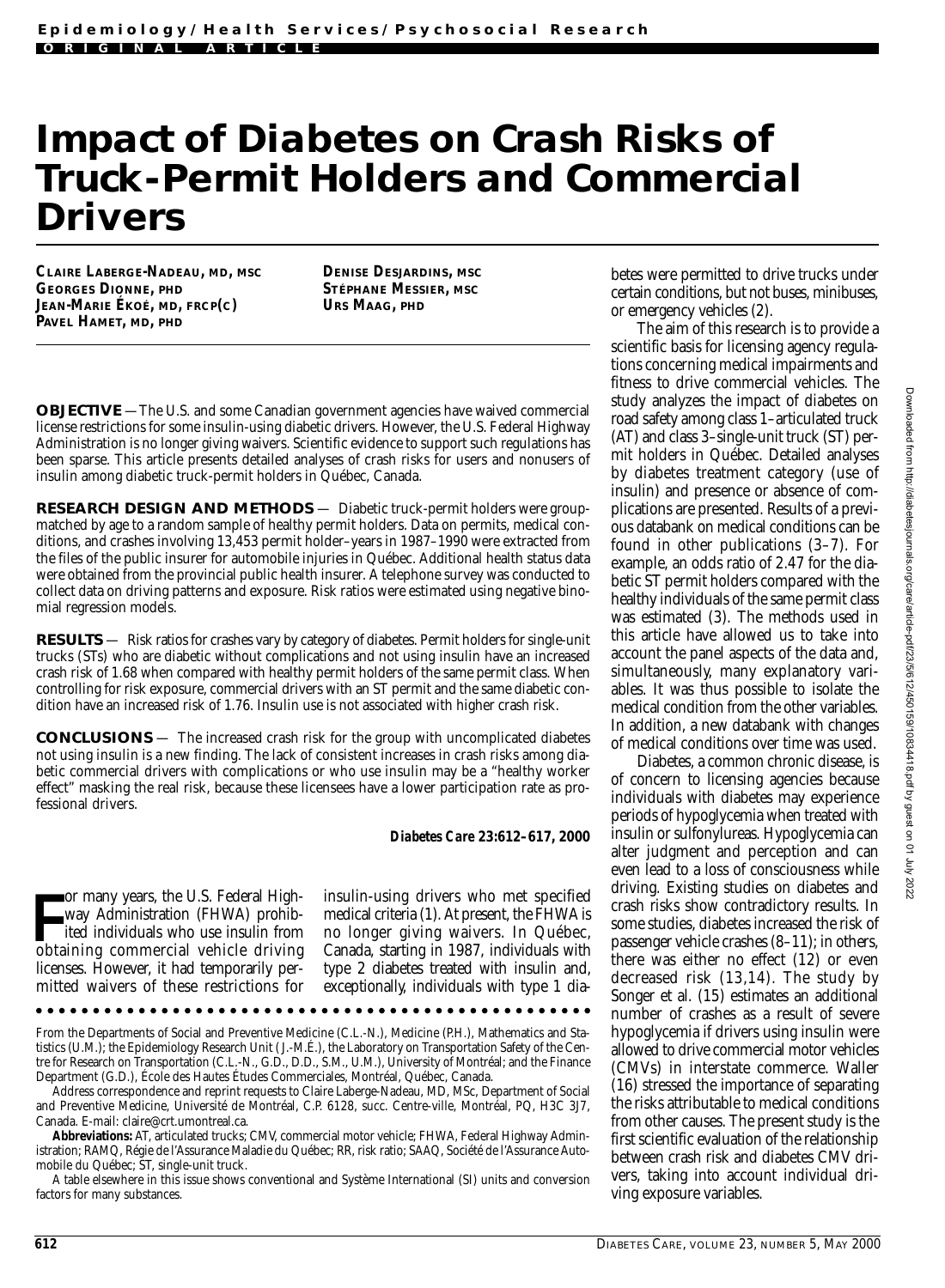**Table 1—***Sample of truck-permit holders, by health status and crash observation period, 66 years of age, Québec, Canada, 1987–1990*

| Observation            | Good  | Total diabetic                                                |       |                 |       |
|------------------------|-------|---------------------------------------------------------------|-------|-----------------|-------|
| period                 |       | health Without complications With complications using insulin |       | <b>Diabetes</b> | group |
| 1987                   | 2.379 | 490                                                           | 368   | 269             | 1,127 |
| 1988                   | 2,295 | 458                                                           | 392   | 277             | 1,127 |
| 1989                   | 2,205 | 403                                                           | 433   | 283             | 1,119 |
| 1990                   | 2,079 | 374                                                           | 469   | 279             | 1,122 |
| Permit<br>holder-years | 8,958 | 1,725                                                         | 1,662 | 1,108           | 4,495 |

Data are *n*.

### **RESEARCH DESIGN AND METHODS**

#### Study design and study population

A cohort study design (17) was used in which diabetic and healthy nondiabetic truck drivers in Québec were followed to observe their crash rates. We linked personal driving records of Québec truck-permit holders with their health records and a survey on driving risk exposure. The 2 types of truck-driving permits were those for ATs (including tractor-trailers) and for STs. Data on permits (e.g., age, sex, and driving class), medical conditions, and crashes in the province of Québec for individuals were extracted from the administrative files of the Société de l'Assurance Automobile du Québec (SAAQ), the public insurer for injuries resulting from traffic crashes (compulsory no-fault system). The SAAQ is also responsible for road safety regulation and administration, hence it has access to driver records, including all crashes from police reports. Since 1989, every truck-permit holder has to submit medical reports from physicians and eye specialists to the SAAQ, the frequency of which is determined by type of permit and age. The SAAQ may designate a specialized physician for such reports. For validation, health status data were also obtained for 96.5% of the study subjects from the Régie de l'Assurance Maladie du Québec (RAMQ), the provincial public health insurer, which covers all Québec residents for medical and hospital services. Data were rendered anonymous by the SAAQ and RAMQ. At the time, to prevent the identification of an individual, access to data for epidemiological research was possible under strict confidentiality rules without having to obtain the individual's consent. Exposure to driving was measured through a 1990–1991 telephone mit holders (without the risk-exposure variables mentioned above) and professional drivers (i.e., drivers with an AT or ST permit who drove a vehicle at work such as a truck, van, or car). For this second group, we used the risk exposure variables. In this article the terms "professional drivers" and "commercial drivers" are interchangeable.

The study population contained all diabetic AT and ST permit holders known in 1989 (medical file of the SAAQ). They were group-matched with a random sample of the same classes of permit holders in good health stratified by 5-year age-groups. Women and permit holders >65 years old (in 1989) were excluded because of their small numbers.

**Table 2—***Crash RRs and 95% CIs for all truck-permit holders, Québec, Canada, 1987–1990*

| survey of all truck-permit holders, which<br>was carried out by a polling firm. The files<br>from the SAAQ, the RAMQ, and the polling<br>firm were linked using codes that respected<br>confidentiality.<br>The survey asked about driving pat-<br>terns, including kilometers driven per year,<br>and proxies for exposure to crash risk, such<br>as working radius, type of road, and time of<br>the day, for the year before the interview.<br>Crash experience was analyzed for all per-<br>Table 2-Crash RRs and 95% CIs for all truck-permit holders, Québec, Canada, 1987-1990 |       | (in 1989) were excluded because of their<br>small numbers.<br>Health status was defined by combin-<br>ing the following: 1) medical and treat $\frac{3}{5}$<br>ment codes from the SAAQ, 2) ICD-9<br>codes for diagnoses, and 3) codes for med $\frac{5}{2}$<br>ical acts from the RAMQ. The control pop <sup>2</sup><br>ulation corresponds to permit holders<br>coded by the SAAQ as having either good<br>health or no medical evaluation and $n\bar{q}$<br>health problems noted in RAMQ files. We<br>recorded whether individuals with diabetes |                 |                                 |  |
|---------------------------------------------------------------------------------------------------------------------------------------------------------------------------------------------------------------------------------------------------------------------------------------------------------------------------------------------------------------------------------------------------------------------------------------------------------------------------------------------------------------------------------------------------------------------------------------|-------|------------------------------------------------------------------------------------------------------------------------------------------------------------------------------------------------------------------------------------------------------------------------------------------------------------------------------------------------------------------------------------------------------------------------------------------------------------------------------------------------------------------------------------------------------|-----------------|---------------------------------|--|
| Explanatory variable                                                                                                                                                                                                                                                                                                                                                                                                                                                                                                                                                                  | n     | Mean                                                                                                                                                                                                                                                                                                                                                                                                                                                                                                                                                 | RR              | pdf/23/5/612/4501<br>95% CI     |  |
|                                                                                                                                                                                                                                                                                                                                                                                                                                                                                                                                                                                       |       |                                                                                                                                                                                                                                                                                                                                                                                                                                                                                                                                                      |                 |                                 |  |
| Observation period<br>1987                                                                                                                                                                                                                                                                                                                                                                                                                                                                                                                                                            | 3,506 | 0.14                                                                                                                                                                                                                                                                                                                                                                                                                                                                                                                                                 |                 | 159/10834418.pdf                |  |
| 1988                                                                                                                                                                                                                                                                                                                                                                                                                                                                                                                                                                                  | 3,422 | 0.14                                                                                                                                                                                                                                                                                                                                                                                                                                                                                                                                                 | 1.12<br>$1.19*$ | $0.98 - 1.29$<br>$1.04 - 1.36$  |  |
| 1989                                                                                                                                                                                                                                                                                                                                                                                                                                                                                                                                                                                  | 3,324 | 0.14                                                                                                                                                                                                                                                                                                                                                                                                                                                                                                                                                 | $1.17*$         | $1.02 - 1.34$                   |  |
| 1990                                                                                                                                                                                                                                                                                                                                                                                                                                                                                                                                                                                  | 3,201 | 0.12                                                                                                                                                                                                                                                                                                                                                                                                                                                                                                                                                 |                 | Reference category              |  |
|                                                                                                                                                                                                                                                                                                                                                                                                                                                                                                                                                                                       |       |                                                                                                                                                                                                                                                                                                                                                                                                                                                                                                                                                      | 1.00            |                                 |  |
| Age (years)                                                                                                                                                                                                                                                                                                                                                                                                                                                                                                                                                                           |       |                                                                                                                                                                                                                                                                                                                                                                                                                                                                                                                                                      |                 |                                 |  |
| $\leq 35$                                                                                                                                                                                                                                                                                                                                                                                                                                                                                                                                                                             | 2,726 | 0.15                                                                                                                                                                                                                                                                                                                                                                                                                                                                                                                                                 | 1.00            | Reference category <sup>8</sup> |  |
| $36 - 45$                                                                                                                                                                                                                                                                                                                                                                                                                                                                                                                                                                             | 3,640 | 0.14                                                                                                                                                                                                                                                                                                                                                                                                                                                                                                                                                 | 0.89            | $0.76 - 1.03$<br>γω             |  |
| $46 - 55$                                                                                                                                                                                                                                                                                                                                                                                                                                                                                                                                                                             | 4,406 | 0.12                                                                                                                                                                                                                                                                                                                                                                                                                                                                                                                                                 | $0.73*$         | $0.63 - 0.86$<br>2022           |  |
| $56 - 66$                                                                                                                                                                                                                                                                                                                                                                                                                                                                                                                                                                             | 2,681 | 0.13                                                                                                                                                                                                                                                                                                                                                                                                                                                                                                                                                 | $0.79*$         | $0.66 - 0.95$                   |  |
| Permit class                                                                                                                                                                                                                                                                                                                                                                                                                                                                                                                                                                          |       |                                                                                                                                                                                                                                                                                                                                                                                                                                                                                                                                                      |                 |                                 |  |
| AT                                                                                                                                                                                                                                                                                                                                                                                                                                                                                                                                                                                    | 8,933 | 0.14                                                                                                                                                                                                                                                                                                                                                                                                                                                                                                                                                 | 1.13            | $0.98 - 1.30$                   |  |
| <b>ST</b>                                                                                                                                                                                                                                                                                                                                                                                                                                                                                                                                                                             | 4,520 | 0.13                                                                                                                                                                                                                                                                                                                                                                                                                                                                                                                                                 | 1.00            | Reference category              |  |
| Health status                                                                                                                                                                                                                                                                                                                                                                                                                                                                                                                                                                         |       |                                                                                                                                                                                                                                                                                                                                                                                                                                                                                                                                                      |                 |                                 |  |
| Class AT<br>Good health                                                                                                                                                                                                                                                                                                                                                                                                                                                                                                                                                               |       |                                                                                                                                                                                                                                                                                                                                                                                                                                                                                                                                                      |                 |                                 |  |
|                                                                                                                                                                                                                                                                                                                                                                                                                                                                                                                                                                                       | 5,813 | 0.14                                                                                                                                                                                                                                                                                                                                                                                                                                                                                                                                                 | 1.00            | Reference category              |  |
| Diabetes without complications                                                                                                                                                                                                                                                                                                                                                                                                                                                                                                                                                        | 1,253 | 0.15                                                                                                                                                                                                                                                                                                                                                                                                                                                                                                                                                 | 1.14            | $0.94 - 1.38$                   |  |
| Diabetes with complications                                                                                                                                                                                                                                                                                                                                                                                                                                                                                                                                                           | 1,227 | 0.14                                                                                                                                                                                                                                                                                                                                                                                                                                                                                                                                                 | 1.17            | $0.96 - 1.43$                   |  |
| Diabetes treated with insulin                                                                                                                                                                                                                                                                                                                                                                                                                                                                                                                                                         | 640   | 0.13                                                                                                                                                                                                                                                                                                                                                                                                                                                                                                                                                 | 1.02            | $0.78 - 1.33$                   |  |
| Class ST                                                                                                                                                                                                                                                                                                                                                                                                                                                                                                                                                                              |       |                                                                                                                                                                                                                                                                                                                                                                                                                                                                                                                                                      |                 |                                 |  |
| Good health                                                                                                                                                                                                                                                                                                                                                                                                                                                                                                                                                                           | 3,145 | 0.12                                                                                                                                                                                                                                                                                                                                                                                                                                                                                                                                                 | 1.00            | Reference category              |  |
| Diabetes without complications                                                                                                                                                                                                                                                                                                                                                                                                                                                                                                                                                        | 472   | 0.19                                                                                                                                                                                                                                                                                                                                                                                                                                                                                                                                                 | 1.68*           | $1.27 - 2.24$                   |  |
| Diabetes with complications                                                                                                                                                                                                                                                                                                                                                                                                                                                                                                                                                           | 435   | 0.11                                                                                                                                                                                                                                                                                                                                                                                                                                                                                                                                                 | 1.03            | $0.73 - 1.46$                   |  |
| Diabetes treated with insulin                                                                                                                                                                                                                                                                                                                                                                                                                                                                                                                                                         | 468   | 0.12                                                                                                                                                                                                                                                                                                                                                                                                                                                                                                                                                 | 1.07            | $0.77 - 1.47$                   |  |
| Data are n, means, RR, or CI. *Significantly different from 1.00 at 5%. Parameters of the beta distribution (P),<br>$a = 121.66$ (0.209), $b = 1.50$ (<0.001). Permit holder-years, $n = 13.453$ . Explanatory variables with the inter-<br>cept, $n = 14$ . Estimated intercept (P), 2.30 (0.007). Log-likelihood, $-5,449.68$ .                                                                                                                                                                                                                                                     |       |                                                                                                                                                                                                                                                                                                                                                                                                                                                                                                                                                      |                 |                                 |  |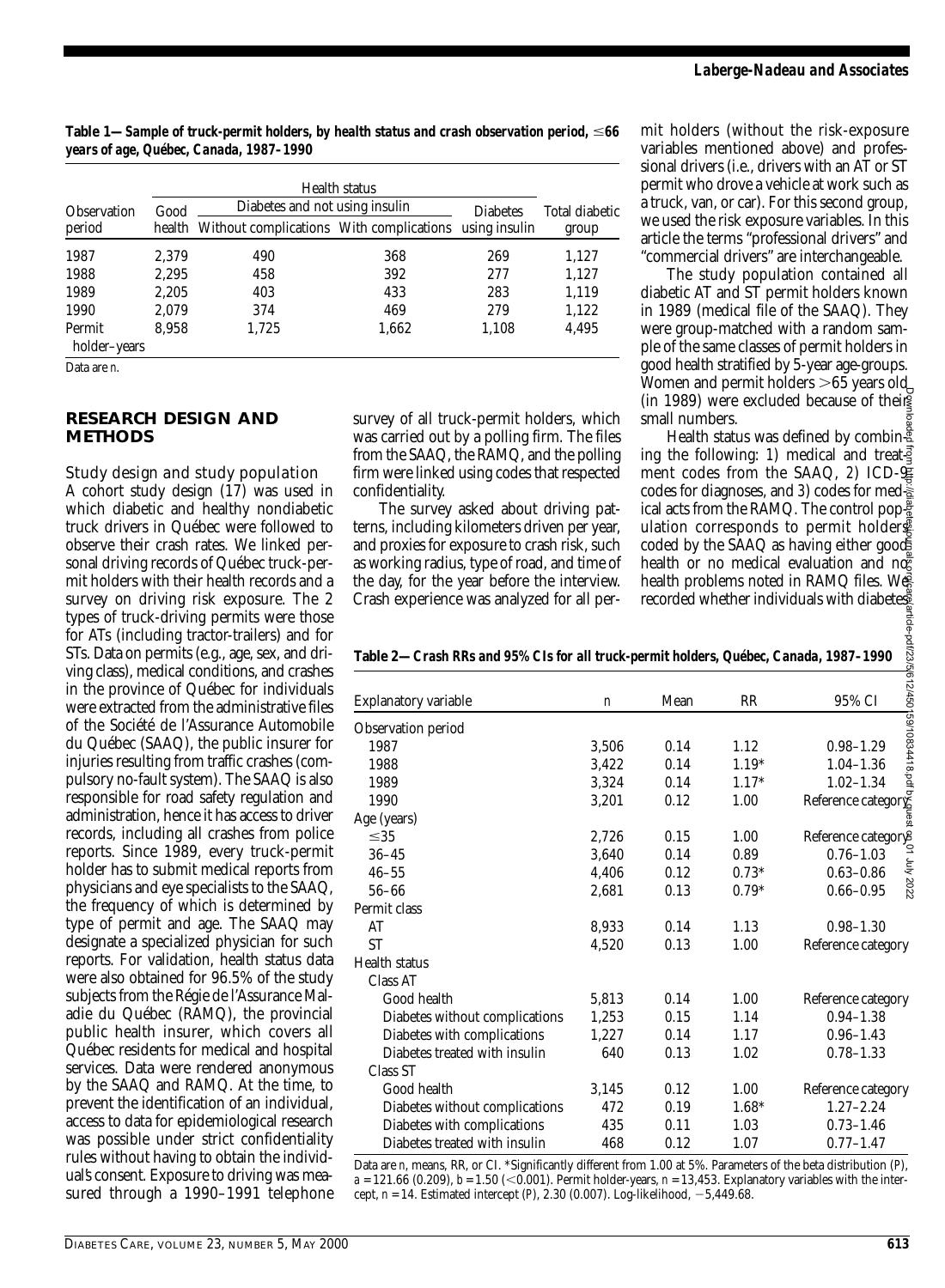# *Impact of diabetes on crash risks*

were being treated by diet, oral hypoglycemic agents, or insulin. Comorbid conditions were also considered, resulting in 3 categories of diabetic drivers: *1*) insulin users (73% without comorbidity, 20% with visual, and 7% with cardiovascular problems), *2*) nonusers of insulin without complications (no comorbidity, 64% treated with oral agents), and *3*) nonusers with complications (hypertension, cardiovascular, or visual, 62% treated with oral agents). The sample sizes are presented in Table 1.

The major advantage of combining SAAQ and RAMQ data was to obtain the yearly evolution of health status from 1987 to 1990. This decision increased the reliability of health status information. We used permit holder–years as units of observation for analysis. A unit of observation was defined using crash records and attributes of a permit holder during 1 calendar year. Driving risk-exposure variables obtained for 1990 were taken as constant for the 4 years, provided driving experience was confirmed by the respondent. As a consequence, 3,506 individuals in 1987 (2,331 with AT and 1,175 with ST permits) could contribute up to 4 permit holder–years each. However, 3,201 individuals are present in 1990, the main reason being that from 1987 to 1990, 13% (300 of 2,379) of permit holder–years in good health changed health status, 24 individuals became diabetic, and the others changed to a medical condition that was excluded from this study (4% visual, 3% hypertension, and 5% cardiovascular problems) (5).

## Statistical analyses and models

Mean yearly crash rates per driver with diabetes were compared with those in good health using age and both quantitative and qualitative measures of driving exposure as covariables. Medical status was introduced as a nested factor within permit class.

Negative binomial regression models for panels with entries and exits were estimated using the standard log-linear specification (18). The logarithm of the individual number of crashes in a year was regressed on a vector of explanatory variables for the *i*th individual. Crashes were considered as rare and independent events. Only 1.3% had -1 crash in a year, which justified the use of the Poisson process. The negative binomial models were used to account for individual heterogeneity unexplained by the available covariables; indeed, the Poisson model was rejected. The regression coefficients were tested with a Wald statistic to see whether

| Explanatory variable           | n     | Mean | RR      | 95% CI             |
|--------------------------------|-------|------|---------|--------------------|
| Observation period             |       |      |         |                    |
| 1987                           | 904   | 0.15 | 0.97    | $0.76 - 1.23$      |
| 1988                           | 912   | 0.18 | 1.13    | $0.90 - 1.42$      |
| 1989                           | 903   | 0.14 | 0.91    | $0.72 - 1.16$      |
| 1990                           | 874   | 0.16 | 1.00    | Reference category |
| Age (years)                    |       |      |         |                    |
| $\leq 35$                      | 797   | 0.18 | 1.00    | Reference category |
| $36 - 45$                      | 1,041 | 0.14 | 0.83    | $0.64 - 1.09$      |
| $46 - 55$                      | 1,233 | 0.15 | 0.85    | $0.65 - 1.11$      |
| $56 - 66$                      | 522   | 0.18 | 1.06    | $0.77 - 1.45$      |
| Permit class                   |       |      |         |                    |
| AT                             | 2,525 | 0.16 | 1.01    | $0.62 - 1.64$      |
| <b>ST</b>                      | 1,068 | 0.16 | 1.00    | Reference category |
| Health status                  |       |      |         |                    |
| Class AT                       |       |      |         |                    |
| Good health                    | 1,736 | 0.17 | 1.00    | Reference category |
| Diabetes without complications | 369   | 0.13 | 0.81    | $0.58 - 1.14$      |
| Diabetes with complications    | 299   | 0.15 | 0.87    | $0.61 - 1.25$      |
| Diabetes treated with insulin  | 121   | 0.11 | 0.65    | $0.35 - 1.21$      |
| Class ST                       |       |      |         |                    |
| Good health                    | 795   | 0.14 | 1.00    | Reference category |
| Diabetes without complications | 127   | 0.24 | $1.76*$ | $1.06 - 2.91$      |
| Diabetes with complications    | 84    | 0.13 | 0.96    | $0.48 - 1.91$      |
| Diabetes treated with insulin  | 62    | 0.16 | 1.02    | $0.48 - 2.17$      |
| Distance driven                |       |      |         |                    |
| Class AT                       |       |      |         |                    |
| $≤$ 20,000 km                  | 935   | 0.11 | 1.00    | Reference category |
| 20,001-50,000 km               | 836   | 0.17 | $1.55*$ | $1.16 - 2.08$      |
| 50,001-100,000 km              | 447   | 0.20 | 1.87*   | 1.33-2.64          |
| $>100,000$ km                  | 307   | 0.21 | 1.94*   | $1.26 - 2.99$      |
| Class ST                       |       |      |         |                    |
| $\leq$ 20,000 km               | 497   | 0.13 | 1.00    | Reference category |
| 20,001-50,000 km               | 380   | 0.17 | 1.19    | $0.79 - 1.79$      |
| $>50,000$ km                   | 191   | 0.19 | 1.40    | $0.82 - 2.38$      |
| Owner of the truck             |       |      |         |                    |
| Class AT                       |       |      |         |                    |
| Yes                            | 774   | 0.16 | 1.08    | $0.85 - 1.38$      |
| No                             | 1,751 | 0.17 | 1.00    | Reference category |
| Class ST                       |       |      |         |                    |
| Yes                            | 353   | 0.15 | 0.97    | $0.66 - 1.42$      |
| No                             | 715   | 0.16 | 1.00    | Reference category |
| Drive after 8 P.M.             |       |      |         |                    |
| Class AT                       |       |      |         |                    |
| Yes                            | 836   | 0.17 | 0.98    | $0.76 - 1.26$      |
| N <sub>0</sub>                 | 1,689 | 0.16 | 1.00    | Reference category |
| Class ST                       |       |      |         |                    |
| Yes                            | 295   | 0.16 | 1.10    | $0.74 - 1.64$      |
| No                             | 773   | 0.15 | 1.00    | Reference category |
| Working radius                 |       |      |         |                    |
| Class AT                       |       |      |         |                    |
| $<$ 50 km                      | 1,186 | 0.13 | 1.00    | Reference category |
| 50-160 km                      | 715   | 0.17 | 1.19    | $0.90 - 1.57$      |
| $>160$ km                      | 624   | 0.19 | 1.18    | $0.83 - 1.69$      |
|                                |       |      |         |                    |
|                                |       |      |         | (continued)        |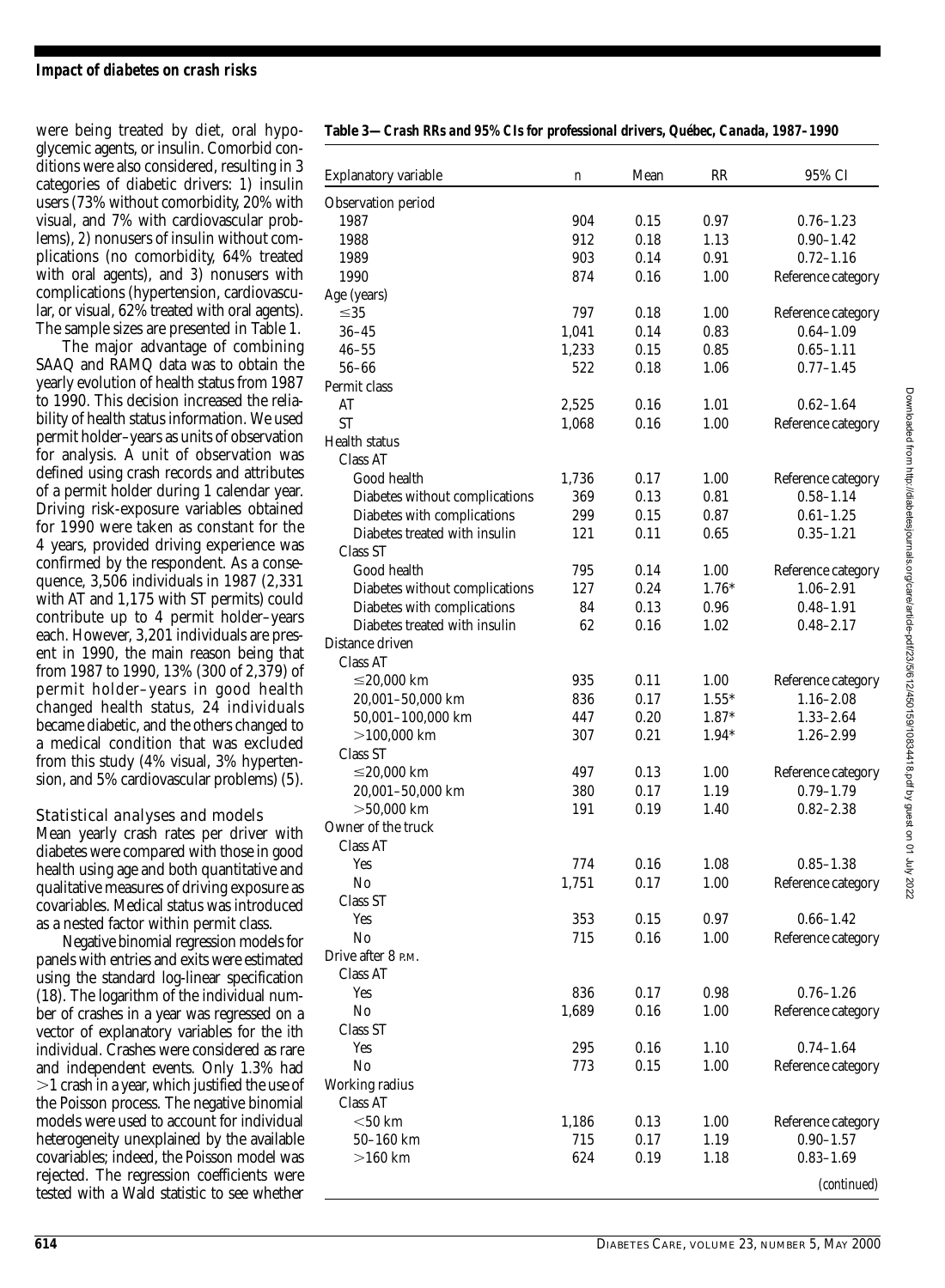#### **Table 3—***Continued*

| Explanatory variable       | n   | Mean | <b>RR</b> | 95% CI             |
|----------------------------|-----|------|-----------|--------------------|
| Working radius (continued) |     |      |           |                    |
| Class ST                   |     |      |           |                    |
| $< 50 \text{ km}$          | 632 | 0.13 | 1.00      | Reference category |
| 50-160 km                  | 324 | 0.19 | $1.62*$   | $1.07 - 2.54$      |
| $>160$ km                  | 112 | 0.17 | 1.36      | $0.71 - 2.60$      |
| Type of roads              |     |      |           |                    |
| Class AT                   |     |      |           |                    |
| <b>Highways</b>            | 500 | 0.17 | 0.76      | $0.52 - 1.11$      |
| Country roads              | 540 | 0.10 | 0.57      | $0.40 - 0.82$      |
| City streets               | 735 | 0.17 | 1.00      | Reference category |
| More than 1 type           | 750 | 0.18 | 0.90      | $0.67 - 1.22$      |
| Class ST                   |     |      |           |                    |
| Highways                   | 96  | 0.15 | 0.60      | $0.30 - 1.21$      |
| Country roads              | 197 | 0.12 | 0.63      | $0.37 - 1.08$      |
| City streets               | 468 | 0.18 | 1.00      | Reference category |
| More than 1 type           | 307 | 0.14 | 0.71      | $0.45 - 1.11$      |

Data are *n*, means, RR, or CI. \*Significantly different from 1.00 at 5%. Parameters of the beta distribution (*P*), *a* = 114.20 (0.355), *b* = 2.56 (0.001). Driver-years, *n* = 3,593. Explanatory variables with the intercept, *n* = 33. Estimated intercept (*P*), 1.80 (0.145). Log-likelihood, -1,613.03.

they differed significantly from zero (4,19). The risk ratio (RR) of the means for individuals belonging to a particular group versus a comparison group were estimated. This RR gives the marginal effect of belonging to the particular group in terms of relative crash risks, all other variables being equal.

Analyses for all truck-permit holders (Table 2) and professional drivers (Table 3) are now discussed. Those without driving exposure data (Table 2) contained only the observation period, age group, and health status as variables. The models with driving exposure data (Table 3) controlled for the distance driven, type of road, driving time, etc. Using total permit holders rather than professional drivers as denominators resulted in large underestimates of crash rates, but they were free of potential nonrespondent bias that may arise from confining analyses to respondents to the driving exposure survey. The response rates to the survey for person-years in good health and with diabetes, on available telephone numbers, were 80.9 and 81.3%, respectively. The rates and reasons for nonresponse were similar for both groups (refusal, 5%; no response within 5 calls, 10%). Given these similar and relatively high response rates for both diabetic and healthy drivers made nonrespondent bias very unlikely.

**RESULTS** — Table 2 presents crash RRs for all truck-permit holders without the use of any risk-exposure variable. As mentioned above, this model controlled for permit class, age, and observation period.

The medical conditions are nested within permit class to compare drivers with similar working conditions. For AT permits, the 3 groups with diabetes do not differ from the healthy group at the 5% significance level. For ST permits, the group with diabetes without complications represents an increased risk  $(RR = 1.68)$ when compared with those in good health.

When controlling for risk exposure (Table 3), the significant result holds for the same diabetic condition  $(RR = 1.76)$ , and again the other groups with diabetes do not differ significantly from the healthy group. The introduction of the risk-exposure variables and the restriction to professional drivers reduced the sample size considerably. As a test for the stability of these results, we estimated the model of Table 2 with the 3,593 observations of Table 3. The RR for diabetes without complications within the ST permit class is identical (1.76) to that in Table 3. The complete results of this model are available from the authors. For the AT permit class, longer distances driven are associated with higher crash risks ( $RR =$ 1.55–1.94), although it is the working radius for the ST class  $(50-160 \text{ km}, \text{RR} =$ 1.62) that matters. The group with the larger working radius is not significantly different probably because of the smaller number of observations.

It is of interest to note that the percentages of professional drivers vary considerably with the health status. Table 4 shows that there are fewer professional drivers in both permit classes among the licensees with diabetes with complications and those using insulin, whereas the frac $\frac{3}{2}$ tion among those without complications is similar to the group in good health.

**CONCLUSIONS** — The increased crash risk for the permit holders and for the professional drivers with an ST permit and with uncomplicated diabetes not treated with insulin is a new and important finding $\frac{y}{2}$ Among this group, 76% were treated with. oral hypoglycemic agents, a percentage higher than that found for both license. classes ST and AT combined (64%). Hypoglycemia resulting from insulin treatment is a well-known effect that is feared by both patients and physicians (20–22), yet it may also result from treatment with oral hypo $\frac{1}{2}$ glycemic agents (23,24). Ferner (24) reports that a Swiss survey found a case fatality rate for sulfonylurea-induced hypoglycemia of 4.3% among 116 admissions. The risk of sulfonylurea-induced hypoglycemia appears from the Swiss survey to be greater for some agents than for others. He stresses that the incidence of hypoglycemia induced by sul-Downloaded from http://diabetesjournals.org/care/article-pdf/23/5/612/450159/10834418.pdf by guest on 01 July 2022

**Table 4—***Number of respondent-years and percentages of professional driver-years by health status and permit class, 66 years of age, Québec, Canada, 1987–1990\**

|                                | AT permit |       |      | ST permit |     |      |  |
|--------------------------------|-----------|-------|------|-----------|-----|------|--|
| Health status                  | N         | n     | %    | N         | n   | %    |  |
| Good health<br><b>Diabetes</b> | 3.665     | 1.736 | 47.4 | 1.985     | 795 | 40.1 |  |
| Without complications          | 833       | 369   | 44.3 | 330       | 127 | 38.5 |  |
| With complications             | 782       | 299   | 38.2 | 284       | 84  | 30.0 |  |
| Using insulin                  | 365       | 121   | 33.2 | 276       | 62  | 22.5 |  |

Data are *n* or %. *N*, number of respondent-years. *n*, number of professional driver-years used in Table 3. %,  $100 \times n/N$ . \*Not every respondent answered all of the risk-exposure questions.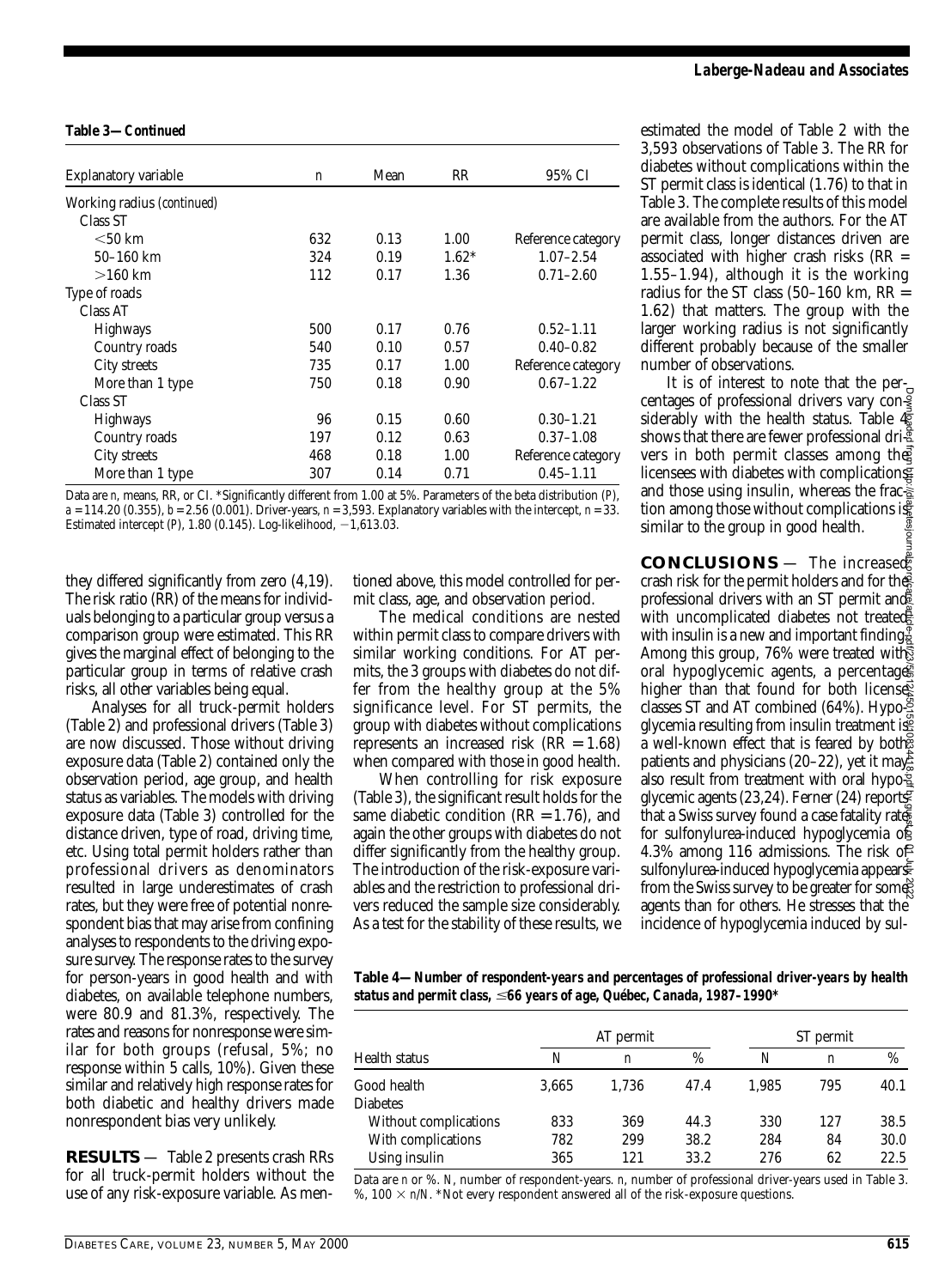fonylureas is probably underestimated, although few reliable data are available. However, the U.K. Prospective Diabetes Study Group (25) reports that during a 6-year survey, 17% of those allocated to and taking sulfonylurea experienced hypoglycemic events, compared with 37% in those taking insulin and 0.9% in those allocated to diet therapy. The relative risk of sulfonylurea-induced hypoglycemia increases with age, particularly for the elderly (23). However, risk exposure also changes with age. Table 3 shows that age is not significant when controlling for risk exposure.

Our results lead to the following question: Why is the crash RR for licensees with an ST permit and diabetes without complications (for all truck-permit holders and for professional drivers) significantly higher than that where there are no significant increases for the diabetic AT permit holders and professional drivers?

It should be noted that the same results hold for the subset of injury crashes (i.e., at least 1 individual injured or a death). Laberge-Nadeau et al. (26) have shown that the injury crash rate for ST licensees with diabetes without complications is 3.6%, significantly higher than for the healthy licensees (1.8%). Again, there are no significant differences (at the 5% level) for the other diabetic groups with an ST license and none among the AT licensees.

Possible explanations include more stringent selection criteria with respect to medical conditions by the employers of AT drivers and different work environments and tasks (1). The selection effect would mean that employers hiring AT drivers used higher medical standards than when hiring ST drivers. For example, the medical restrictions for diabetic truck drivers are more severe in some Canadian provinces and for interstate travel in the U.S. (2). The work environment for ST drivers seems more stressful, particularly when driving on congested urban streets without adequate parking areas for deliveries, with rigid time constraints over a short period. ST drivers spend much more time handling materials than AT drivers, by a factor of 4 (27). Because our data do not contain any measures of glycemia at the time of a crash, it is not known to what extent the increased crash rates by drivers with uncomplicated diabetes were associated with hypoglycemia as a result of sulfonylureas. However, our results are sufficiently strong to warrant further investigation of the following questions: Is excess crash frequency associated with hypoglycemia? Do diabetic ST drivers follow an appropriate diet? Is their diabetes well controlled considering the physical effort required for their tasks? What kind of sulfonylurea are they taking?

The lack of consistent increases in crash risk among drivers treated with insulin does not in any way eliminate insulin as a potential risk factor for crashes. Although it is possible that the medical restrictions applied to insulin-using individuals (28) succeeded in keeping some higher-risk drivers from driving trucks, the small population of insulin-using individuals in our study limits the conclusions that can be drawn about the effects of insulin treatment. In a survey of 250 private car drivers with insulin-dependent diabetes, Frier et al. (29) found that 34.4% experienced severe or frequent hypoglycemia at the wheel, 13.6% had a crash, and for 5% hypoglycemia had been an important causal factor in the crash.

The nonsignificant results for the groups with diabetes with complications or with diabetes using insulin in Tables 2 and 3 suggest that there may be a self-selection effect (i.e., the crash risks might be underestimated for licensees with these medical conditions because the more severely affected individuals do not drive or restrict their driving, even though the regulations do not restrict them because they do have a valid AT or ST driver's permit). As Table 4 shows, there may also be a healthy worker effect, since the percentages of professional drivers among these groups are lower than for the licensees with diabetes without complications and the healthy licensees. Our findings of nonsignificant differences for the above-mentioned 2 groups should be regarded with caution and do not constitute, without further investigations, a basis for relaxing current medical restrictions for commercial drivers.

**Acknowledgments —** This work was supported by Société de l'Assurance Automobile du Québec, Fonds de la Recherche en Santé du Québec, Fonds pour la Formation de Chercheurs et l'Aide à la Recherche (Québec), Institut de recherche en santé et en sécurité du travail (Québec), and Ministère des transports du Québec. Both funds and facilities for computing were provided by the Université de Montréal.

We thank Claudine St.-Pierre for the remarkable collaboration in preparing the manuscript. *ter.* Washington, DC, Federal Highway Administration, 1992, p. 48011–48015 (49 CFR Part 391)

- 2. Gouvernement du Québec, Éditeur officiel du Québec: Règlement sur les normes médicales et optométriques pour la conduite d'un véhicule routier et sur les conditions dont un permis peut être assorti. Code de la sécurité routière du Québec, décret 864-87, 18 January 1989 (121 Gazette Officielle, part 2, 255), Québec, Canada
- 3. Laberge-Nadeau C, Hamet P, Desjardins D, Ekoé J-M, Joly P, Messier S, Bergeron J, Gagnon R, Ghadirian P, Joly M-F, Maag U, Nadeau R, Mathieu F, Trudel G, Gosselin M: *Impact sur la Sécurité Routière des Normes Médicales et Optométriques pour la Conduite d'un Véhicule Routier: Faits Saillants des Premiers Résultats, Méthodologie*. Montréal, Québec, Canada, Laboratory on Transportation Safety of the CRT, Université de Montréal, 1992 (interim reports 1–6, publ. no. 823-828)
- 4. Dionne G, Desjardins D, Laberge-Nadeau C, Maag U: Medical conditions, risk exposure and truck drivers' accidents: an analysis with count data regression models. *Accid Anal Prev* 27:295–305, 1995
- 5. Laberge-Nadeau C, Desjardins D, Messier S, Maag U, Ékoé JM, Joly P: *Impact sur la Sécurité Routière des Normes Médicales et Optométriques pour la Conduite d'un Véhicule Routier: Rapport Final*. Montréal, Québec, Canada, Laboratory on Transportation Safety of the CRT, 1995 (no. CRT-95-51)
- 6. Maag U, Vanasse C, Dionne G, Laberge-Nadeau C: The high rate of taxi drivers' crashes: how severe are they in terms of the number of victims? In *38th Annual Proceedings of the Association for the Advancement of Automotive Medicine, Lyon, France, 21–23 September 1994*. Des Plaines, IL, Association for the Advancement of Automotive Medicine, 1995
- 7. Laberge-Nadeau C, Dionne G, Maag U, Desjardins D, Vanasse C, Ékoé JM: Medical conditions and the severity of commercial motor vehicle drivers' road accidents. *Accid Anal Prev* 28:43–51, 1996
- 8. Waller JA: Chronic medical conditions and traffic safety: review of the California experience. *N Engl J Med* 273:1413–1420, 1965
- 9. Crancer A Jr, McMurray L: Accident and violation rates of Washington's medically restricted drivers. *JAMA* 205:272–276, 1968
- 10. Songer TJ, LaPorte RE, Dorman JS, Orchard TJ, Cruickshanks KJ, Becker DJ, Drash AL: Motor vehicle accidents and IDDM. *Diabetes Care* 11:701–707, 1988
- 11. Hansotia P, Broste SK: The effect of epilepsy or diabetes mellitus on the risk of automobile accidents. *N Engl J Med* 324:22–26, 1991
- 12. Stevens AB, Roberts M, McKane R, Atkinson AB, Bell PM, Hayes JR: Motor vehicle driving among diabetics taking insulin and

**References**

<sup>1.</sup> Federal Highway Administration: Qualification of drivers: diabetes. In *Federal Regis-*